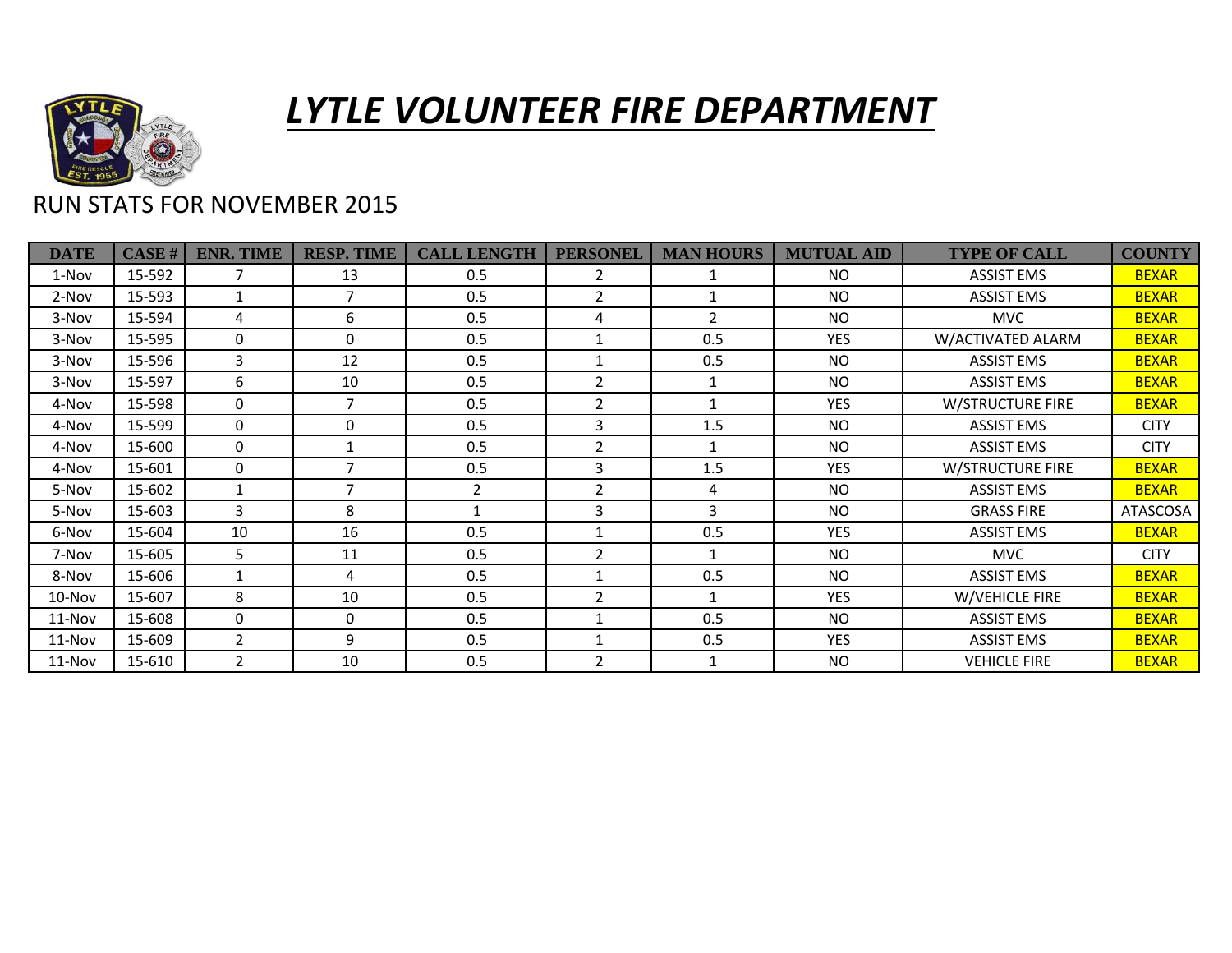| 11-Nov     | 15-611  | $\mathbf{1}$   | 1              | 0.5          | $\overline{2}$ | $\mathbf{1}$   | <b>NO</b>  | <b>MVC</b>               | <b>CITY</b>     |
|------------|---------|----------------|----------------|--------------|----------------|----------------|------------|--------------------------|-----------------|
| $11-Nov$   | 15-612  | $\overline{2}$ | 8              | 0.5          | 3              | 1.5            | <b>NO</b>  | <b>ASSIST EMS</b>        | <b>BEXAR</b>    |
| 12-Nov     | 15-613  | $\mathbf{1}$   | 11             | 0.5          | $\overline{2}$ | $\mathbf{1}$   | <b>NO</b>  | <b>ASSIST EMS</b>        | <b>BEXAR</b>    |
| 12-Nov     | 15-614  | 3              | 8              | 0.5          | $\overline{3}$ | 1.5            | <b>NO</b>  | <b>ASSIST EMS</b>        | <b>BEXAR</b>    |
| 12-Nov     | 15-615  | $\overline{7}$ | 14             | 0.5          | 4              | $\overline{2}$ | <b>NO</b>  | <b>ASSIST EMS</b>        | <b>BEXAR</b>    |
| $13-Nov$   | 15-616  | $\overline{2}$ | 10             | 0.5          | $\overline{3}$ | 1.5            | <b>NO</b>  | <b>ASSIST EMS</b>        | <b>BEXAR</b>    |
| 13-Nov     | 15-617  | $\mathbf 0$    | 0              | 0.5          | $\overline{2}$ | $\mathbf{1}$   | <b>YES</b> | W/ACTIVATED ALARM        | <b>BEXAR</b>    |
| 13-Nov     | 15-618  | $\Omega$       | $\mathbf 0$    | 0.5          | 3              | 1.5            | <b>YES</b> | <b>W/STRUCTURE FIRE</b>  | <b>BEXAR</b>    |
| $14 - Nov$ | 15-619  | 5              | 6              | 0.5          | 3              | 1.5            | <b>NO</b>  | <b>ASSIST EMS</b>        | <b>CITY</b>     |
| 14-Nov     | 15-620A | 4              | 10             | 0.5          | 3              | 1.5            | <b>NO</b>  | <b>ASSIST EMS</b>        | <b>BEXAR</b>    |
| $14 - Nov$ | 15-620B | $\mathbf{1}$   | 6              | 0.5          | $\overline{3}$ | 1.5            | <b>NO</b>  | <b>ASSIST EMS</b>        | <b>BEXAR</b>    |
| $14 - Nov$ | 15-621  | 3              | $\overline{7}$ | 0.5          | $\overline{3}$ | 1.5            | <b>NO</b>  | <b>VEHICLE FIRE</b>      | <b>CITY</b>     |
| 14-Nov     | 15-622  | 4              | 11             | 0.5          | $\overline{4}$ | $\overline{2}$ | <b>NO</b>  | <b>MVC</b>               | <b>BEXAR</b>    |
| 16-Nov     | 15-623  | 0              | 0              | 0.5          | $\overline{2}$ | $\mathbf{1}$   | <b>YES</b> | W/ACTIVATED ALARM        | <b>BEXAR</b>    |
| 16-Nov     | 15-624  | $\mathbf{1}$   | $\overline{2}$ | 0.5          | 3              | 1.5            | <b>NO</b>  | <b>LIFT ASSIST</b>       | <b>CITY</b>     |
| 17-Nov     | 15-625  | $\mathbf{1}$   | 6              | 0.5          | $\mathbf{3}$   | 1.5            | <b>NO</b>  | <b>ASSIST EMS</b>        | <b>BEXAR</b>    |
| 18-Nov     | 15-626  | 5              | 9              | 0.5          | $1\,$          | 0.5            | <b>NO</b>  | <b>SMOKE IN THE AREA</b> | <b>ATASCOSA</b> |
| 20-Nov     | 15-627  | $\mathbf{1}$   | $\overline{2}$ | $\mathbf{1}$ | $\overline{2}$ | $\overline{2}$ | <b>NO</b>  | <b>ASSIST EMS</b>        | <b>CITY</b>     |
| 20-Nov     | 15-628  | $\Omega$       | $\overline{2}$ | 0.5          | $\overline{2}$ | $\mathbf{1}$   | <b>NO</b>  | <b>ASSIST EMS</b>        | <b>CITY</b>     |
| 21-Nov     | 15-629  | $\overline{3}$ | 8              | 0.5          | $\overline{2}$ | $\mathbf{1}$   | <b>YES</b> | W/GRASS FIRE             | <b>BEXAR</b>    |
| 21-Nov     | 15-630  | $\overline{3}$ | 13             | 0.5          | $\overline{2}$ | $\mathbf{1}$   | <b>NO</b>  | <b>ASSIST EMS</b>        | <b>BEXAR</b>    |
| 22-Nov     | 15-631  | $\Omega$       | 0              | 0.5          | $\overline{2}$ | 1              | YES        | <b>W/STRUCTURE FIRE</b>  | <b>BEXAR</b>    |
| 22-Nov     | 15-632  | $\mathbf{1}$   | $\overline{2}$ | 0.5          | $\overline{2}$ | $\mathbf{1}$   | <b>NO</b>  | <b>ASSIST EMS</b>        | <b>CITY</b>     |
| 22-Nov     | 15-633  | 8              | 10             | 0.5          | $\mathbf{1}$   | 0.5            | <b>YES</b> | <b>ASSIST EMS</b>        | <b>BEXAR</b>    |
| $23-Nov$   | 15-634  | $\Omega$       | $\Omega$       | 0.5          | 5              | 2.5            | <b>YES</b> | W/ACTIVATED ALARM        | <b>BEXAR</b>    |
| 24-Nov     | 15-635  | $\overline{2}$ | 4              | $\mathbf{1}$ | 3              | 3              | <b>NO</b>  | <b>GRASS FIRE</b>        | <b>ATASCOSA</b> |
| 24-Nov     | 15-636  | $\mathbf{1}$   | 6              | 0.5          | 4              | $\overline{2}$ | <b>NO</b>  | <b>GRASS FIRE</b>        | ATASCOSA        |
| 25-Nov     | 15-637  | 4              | $\overline{7}$ | 0.5          | $\overline{3}$ | 1.5            | <b>NO</b>  | <b>MVC</b>               | <b>CITY</b>     |